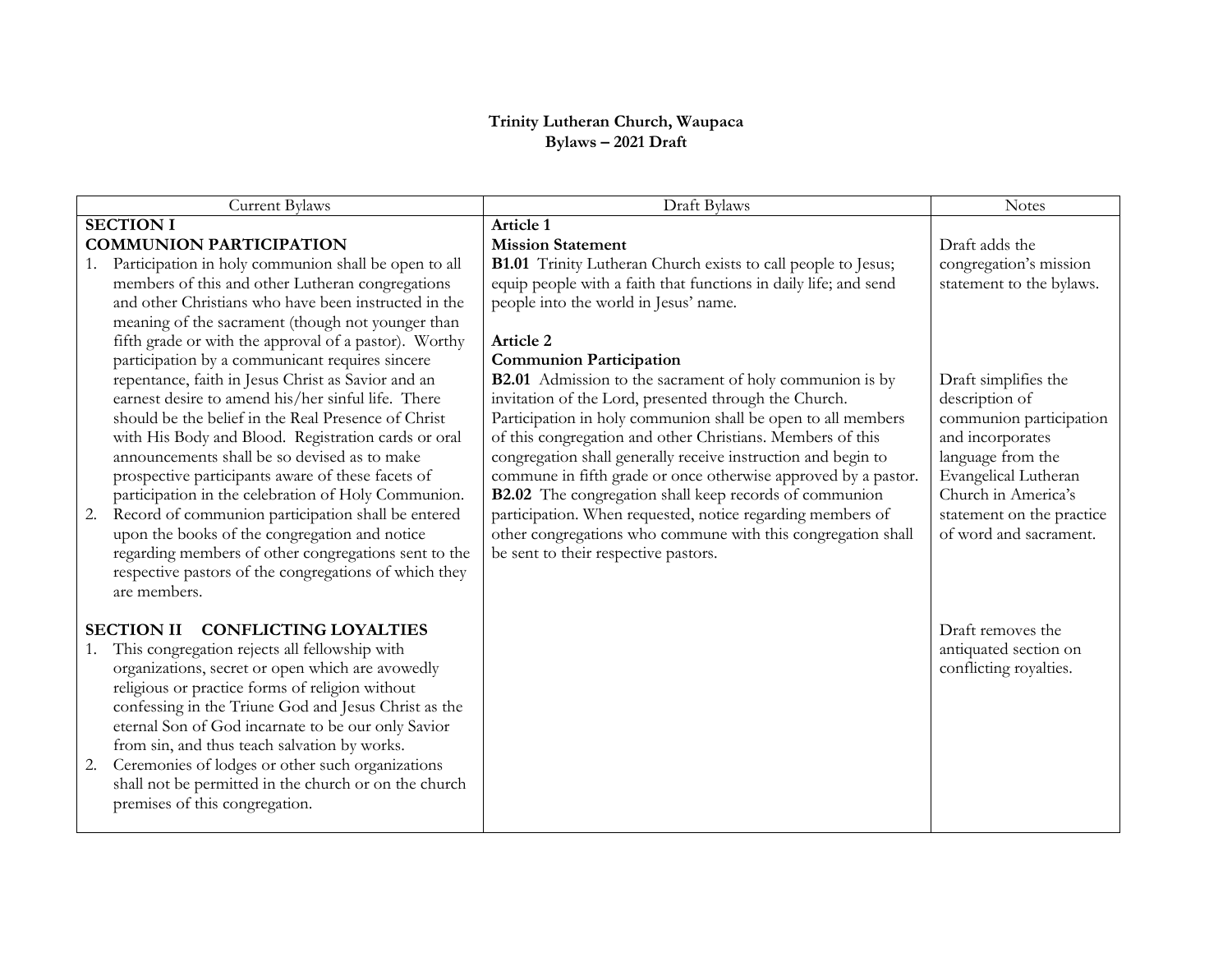| Current Bylaws                                                                                                                                                                                                                                                                                                                                                                                                                                                                                                                                                                                                                                                                                                                                                                                                                                                                                                                                                                                                                                                                    | Draft Bylaws                                                                                                                                                                                                                                                                                                                                                                                                                                                                                                                                                                                                                                                                                                                                                                                                                                                                                                                                                                                                                                                                                                                                                                                                                                                                        | <b>Notes</b>                                                                                                                                                                                                                                                         |
|-----------------------------------------------------------------------------------------------------------------------------------------------------------------------------------------------------------------------------------------------------------------------------------------------------------------------------------------------------------------------------------------------------------------------------------------------------------------------------------------------------------------------------------------------------------------------------------------------------------------------------------------------------------------------------------------------------------------------------------------------------------------------------------------------------------------------------------------------------------------------------------------------------------------------------------------------------------------------------------------------------------------------------------------------------------------------------------|-------------------------------------------------------------------------------------------------------------------------------------------------------------------------------------------------------------------------------------------------------------------------------------------------------------------------------------------------------------------------------------------------------------------------------------------------------------------------------------------------------------------------------------------------------------------------------------------------------------------------------------------------------------------------------------------------------------------------------------------------------------------------------------------------------------------------------------------------------------------------------------------------------------------------------------------------------------------------------------------------------------------------------------------------------------------------------------------------------------------------------------------------------------------------------------------------------------------------------------------------------------------------------------|----------------------------------------------------------------------------------------------------------------------------------------------------------------------------------------------------------------------------------------------------------------------|
| The pastor(s) of this congregation shall take no part in<br>3.<br>any such ceremonies even if conducted outside of the<br>church premises.                                                                                                                                                                                                                                                                                                                                                                                                                                                                                                                                                                                                                                                                                                                                                                                                                                                                                                                                        |                                                                                                                                                                                                                                                                                                                                                                                                                                                                                                                                                                                                                                                                                                                                                                                                                                                                                                                                                                                                                                                                                                                                                                                                                                                                                     |                                                                                                                                                                                                                                                                      |
| SECTION III THE ANNUAL MEETING<br>1. Announcements of the time and place of the annual<br>meeting of the congregation shall be made at two<br>public services immediately preceding the meeting,<br>said services to be at least a week apart, and in such<br>publications as the congregation or a pastor may<br>periodically issue; or by special written notice to the<br>voting members mailed at least ten days in advance.<br>The current roster of voting and baptized members<br>2.<br>shall be determined prior to each annual meeting.<br><b>AGENDA</b><br>The order of business shall be:<br>3.<br>Opening devotion<br>a)<br>Approval of the minutes<br>b)<br>Reports of the pastor and<br>$\mathbf{C}$<br>resolution, the church council; the treasurer, committees<br>and others<br>Approval of budget<br>d)<br>Unfinished business<br>e)<br>f)<br>New business<br>Closing prayer<br>g)<br>In the following cases voting shall be by<br>4.<br>ballot:<br>To adopt or amend the articles<br>a)<br>of incorporation, constitution, and by-laws of the<br>congregation. | Article 3<br><b>Meetings of the Congregation</b><br>B3.01 The annual meeting of this congregation shall be held on<br>or near the last Sunday in January.<br><b>B3.02</b> Announcements of the time and place of the annual<br>meeting of the congregation shall be made at two public services<br>immediately preceding the meeting, said services to be at least a<br>week apart, and in such publications as the congregation or a<br>pastor may periodically issue; or by special written notice to the<br>voting members mailed at least 10 days in advance.<br>B3.03 The current roster of voting and baptized members shall<br>be determined prior to each annual meeting.<br>B3.04 The business transacted at the annual meeting shall<br>include:<br>the election of voting members to serve on the<br>a.<br>Congregation Council;<br>the election of voting members to serve on the<br>b.<br>Nominating Committee;<br>the election of voting members to serve on the<br>c.<br><b>Endowment Fund Committee;</b><br>the election of voting members to serve as voting<br>d.<br>members of the Synod Assembly and to represent the<br>congregation at meetings of any conference, cluster,<br>coalition, or other area subdivision of which the<br>congregation is a member; | $C10.01$ of the<br>congregation's<br>constitution notes that<br>the annual meeting<br>should be held at a time<br>specified in the bylaws.<br>Draft details the actual<br>business transacted at the<br>annual meeting rather<br>than the order of such<br>business. |
| b)<br>To call a pastor or to request his<br>resignation.<br>To excommunicate a member<br>$\mathbf{c})$<br>from the congregation or remove a member from office in<br>the congregation.                                                                                                                                                                                                                                                                                                                                                                                                                                                                                                                                                                                                                                                                                                                                                                                                                                                                                            | the presentation of oral or written reports concerning<br>e.<br>the financial status and affairs of the congregation by<br>the rostered ministers, designated program staff, the<br>Congregation Council, the treasurer, and committees,<br>ministry teams, task forces, and other organizations;                                                                                                                                                                                                                                                                                                                                                                                                                                                                                                                                                                                                                                                                                                                                                                                                                                                                                                                                                                                   |                                                                                                                                                                                                                                                                      |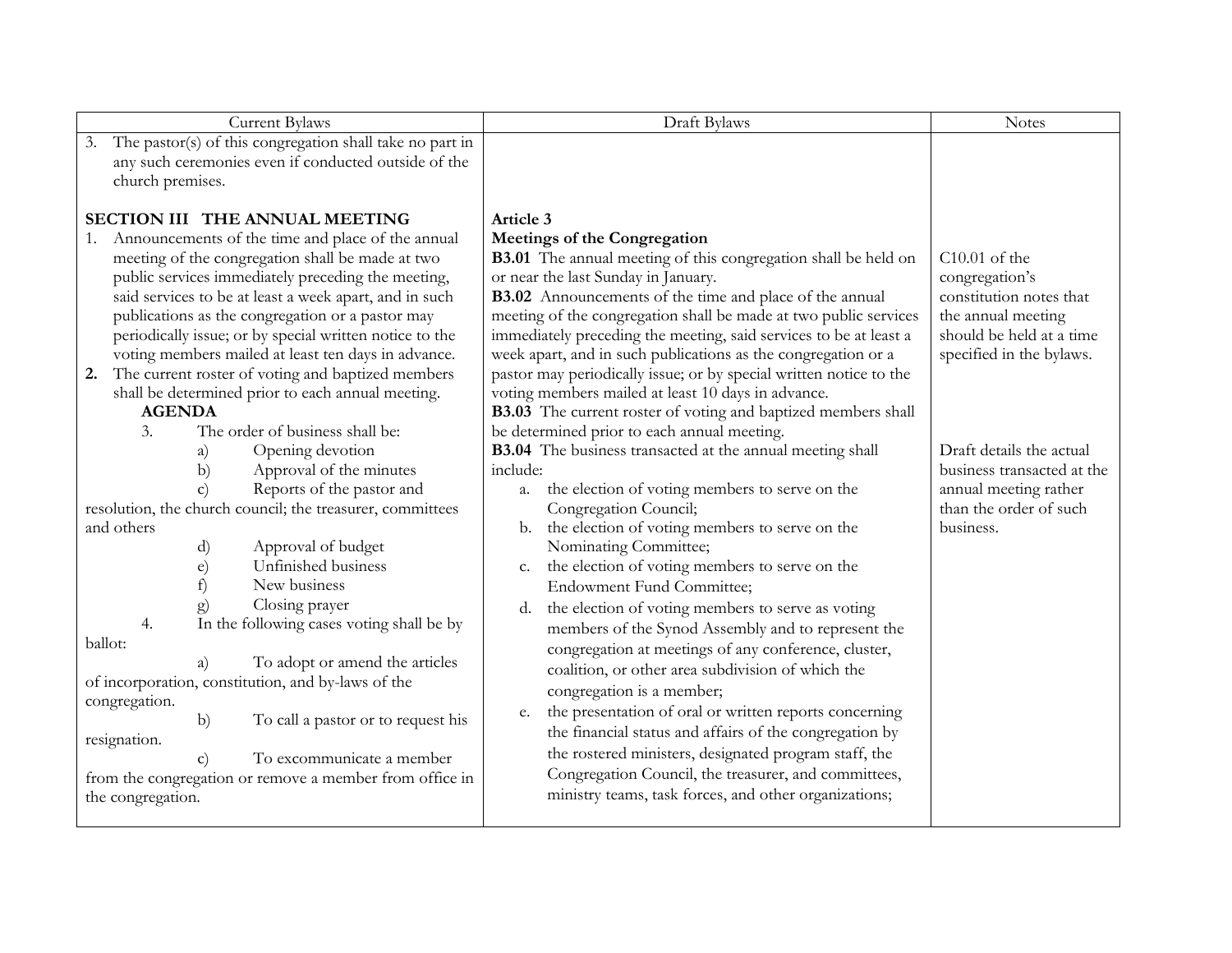| Current Bylaws                                             | Draft Bylaws                                                           | <b>Notes</b>              |
|------------------------------------------------------------|------------------------------------------------------------------------|---------------------------|
| To sever membership in the<br>$\rm d$                      | the presentation and adoption of an annual budget; and<br>f.           | Draft adds a provision    |
| Evangelical Lutheran Church in America.                    | the transaction of such other business as may be<br>g.                 | for remote voting at      |
| To dispose of, encumber, or                                | brought before the congregation.                                       | meetings of the           |
| purchase real property with only confirmed members who     | B3.05 Except as otherwise provided in the constitution and             | congregation.             |
| have attained the age of 18 voting.                        | bylaws of this congregation, all actions taken by the congregation     |                           |
| When requested by ten or more<br>t)                        | at the annual meeting and any other Congregation Meeting shall         |                           |
| voting members present.                                    | be by majority vote.                                                   |                           |
| 5. In all matters not specifically provided for            | <b>B3.06</b> Voting at meetings of the congregation shall be permitted |                           |
| herein, procedure shall be according to Robert's Rules of  | for those voting members who attend remotely through                   |                           |
| Order.                                                     | teleconference, either online or by phone, as well as those            |                           |
|                                                            | physically present.                                                    |                           |
|                                                            | B3.07 In the following cases voting shall be by written ballot for     |                           |
|                                                            | voting members physically attending a meeting and by                   |                           |
|                                                            | equivalent, recordable means for those in remote attendance:           |                           |
|                                                            | to adopt or amend the articles of incorporation,<br>a.                 |                           |
|                                                            | constitution, and bylaws of the congregation;                          |                           |
|                                                            | to elect at-large members of the Congregation Council;                 |                           |
|                                                            | b.<br>to call a pastor or deacon or, after consultation with the       |                           |
|                                                            | c.                                                                     |                           |
|                                                            | bishop of the synod as detailed in Chapter 9 of the                    |                           |
|                                                            | constitution, to dismiss a pastor or deacon;                           |                           |
|                                                            | to sever membership in the Evangelical Lutheran<br>d.                  |                           |
|                                                            | Church in America;                                                     |                           |
|                                                            | to dispose of, encumber, or purchase real property, with<br>e.         |                           |
|                                                            | only confirmed members who have attained the age of                    |                           |
|                                                            | 18 voting; and                                                         |                           |
|                                                            | when requested by 10 or more voting members present.<br>f.             |                           |
|                                                            |                                                                        |                           |
| <b>SECTION IV</b>                                          | Article 4                                                              |                           |
| ELECTION OF PRESIDENT, VICE-PRESIDENT                      | <b>Election and Duties of Officers</b>                                 | Draft reflects changes in |
| <b>AND SECRETARY</b>                                       | <b>B4.01</b> The Congregation Council shall convene and hold a         | draft constitution        |
| 1. A president-elect shall be elected annually for a three | special organizational meeting immediately following the               | regarding the election of |
| year term. In the first year of the three year term, the   | congregation's annual meeting to elect the officers of the             | officers.                 |
| president-elect shall fill the office of secretary to the  | congregation.                                                          |                           |
| council and congregation; in the second year of the        | <b>B4.02</b> The president of the congregation shall:                  |                           |
| three year term, the president-elect shall fill the office | preside at all meetings of the congregation and the<br>a.              |                           |
| of vice-president of the council and congregation;         | Congregation Council;                                                  |                           |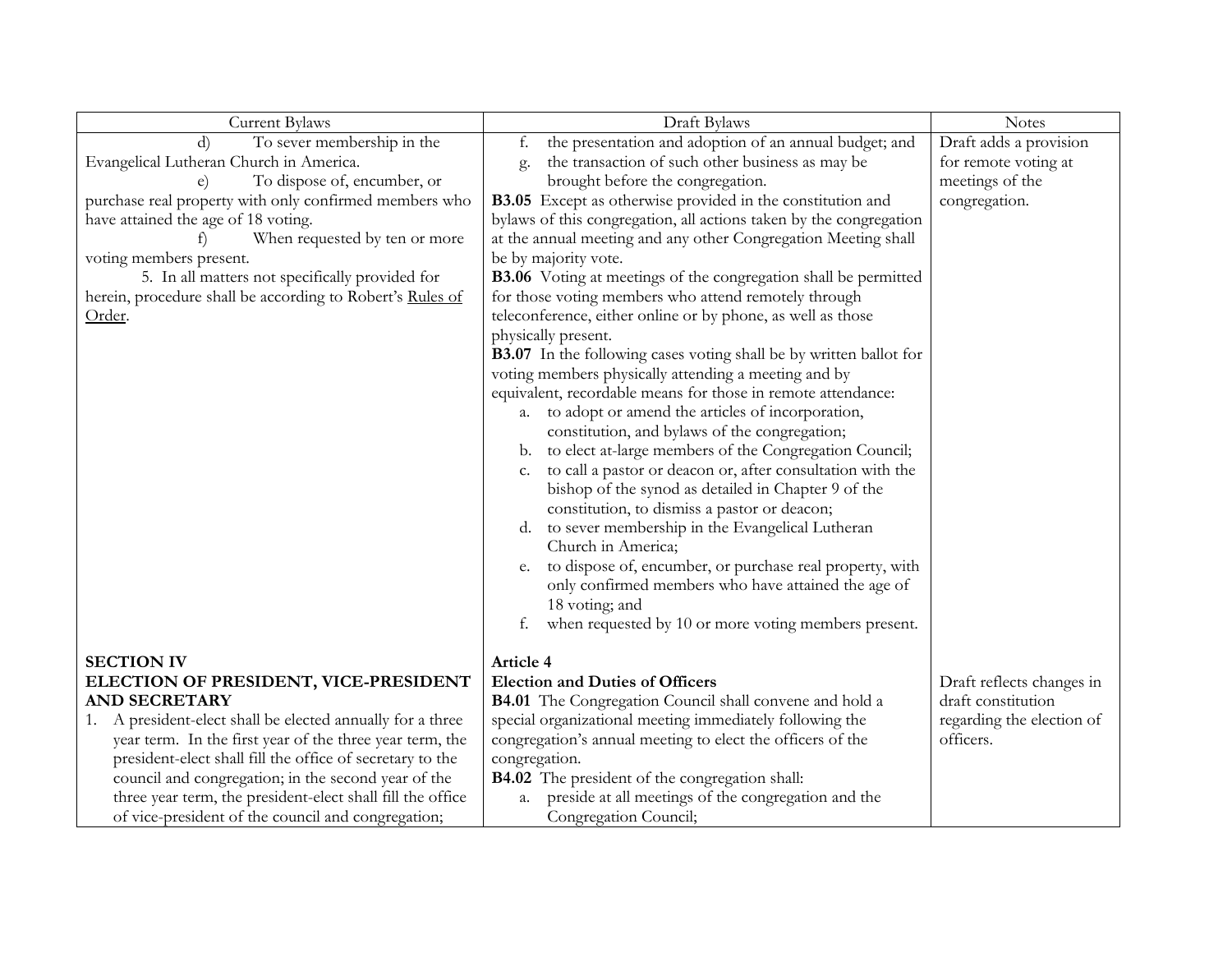|    | <b>Current Bylaws</b>                                       |    | Draft Bylaws                                                           | <b>Notes</b>             |
|----|-------------------------------------------------------------|----|------------------------------------------------------------------------|--------------------------|
|    | and, in the third year of the three year term, the          | b. | meet regularly with the pastor(s) and church                           |                          |
|    | president-elect shall fill the office of president of the   |    | administrator;                                                         |                          |
|    | council and congregation.                                   | c. | receive reports from all committees, ministry teams, task              |                          |
| 2. | The candidate for president-elect shall be deemed           |    | forces, and other panels appointed by the Congregation                 |                          |
|    | elected when receiving the majority of votes cast on        |    | Council; and                                                           |                          |
|    | any particular ballot. If more than one ballot is           | d. | ensure that the Congregation Council fulfills all its                  |                          |
|    | required, the balloting shall be limited after the first    |    | duties and responsibilities under the constitution,                    |                          |
|    | ballot to the three candidates receiving the highest        |    | bylaws, and continuing resolutions of this congregation.               |                          |
|    | number of votes on the first ballot.                        |    | <b>B4.03</b> The vice president of the congregation, in the absence of |                          |
| 3. | If a president-elect were to resign or otherwise be         |    | the president, shall preside at all meetings of the congregation       |                          |
|    | relieved of the duties of the office being filled, the      |    | and the Congregation Council.                                          |                          |
|    | council will elect from within its membership a             |    | B4.04 The secretary of the congregation shall prepare and keep         |                          |
|    | qualified person until the next annual meeting.             |    | accurate minutes of all meetings of the congregation and the           |                          |
| 4. | The vacancy of the council resulting from the               |    | Congregation Council, which shall be preserved permanently in          |                          |
|    | individual's election to fill the unexpired term of the     |    | the congregation's archives.                                           |                          |
|    | resigned or terminated president-elect will be filled by    |    | B4.05 The treasurer of the congregation may be selected from           |                          |
|    | the person receiving the highest number of votes            |    | within or outside the elected membership of the Congregation           |                          |
|    | among the defeated candidates at the previous annual        |    | Council. If not elected from within the Congregation Council,          |                          |
|    | congregational election. If the person receiving the        |    | the treasurer shall have voice but not vote at the meetings of the     |                          |
|    | highest number of votes is not available, the person        |    | Congregation Council. The treasurer shall:                             |                          |
|    | receiving the next highest number of votes would be         | a. | oversee preparation and maintenance of the financial                   |                          |
|    | appointed by the council. If none of the defeated           |    | records of the congregation, showing the management                    |                          |
|    | candidates is available, the council will elect a qualified |    | and disbursement of all income and receipts of the                     |                          |
|    | person recommended to it by the Executive                   |    | congregation;                                                          |                          |
|    | Committee of the council.                                   |    | b. review, subject to the direction and supervision of the             |                          |
| 5. | For purposes of Art. C10.03 of the constitution             |    | Congregation Council and/or Finance Committee:                         |                          |
|    | prohibiting an individual from serving more than two        |    | investment and depositing of the congregation's                        |                          |
|    | consecutive terms in the same office, the three-year        |    | income, receipts, and other funds in appropriate                       |                          |
|    | term of the president-elect shall be considered a two-      |    | financial institutions for the benefit of the                          |                          |
|    | year term, and the outgoing president may not be            |    | congregation; and                                                      |                          |
|    | elected president-elect until one year has elapsed.         |    | disbursement of the congregation's income,<br>2)                       |                          |
|    |                                                             |    | receipts, and other funds in accordance with the                       |                          |
|    | <b>REPORTS OF ORGANIZATIONS</b><br><b>SECTION V</b>         |    | annual budget, constitution, bylaws, and                               | Section V of the current |
|    | All committees and organizations handling funds within      |    | continuing resolutions;                                                | bylaws has been folded   |
|    | the congregation shall submit accounts to the treasurer or  | c. | prepare and present monthly reports to the                             | into B6.02.              |
|    | the church office at least three weeks prior to the annual  |    | Congregation Council summarizing the income,                           |                          |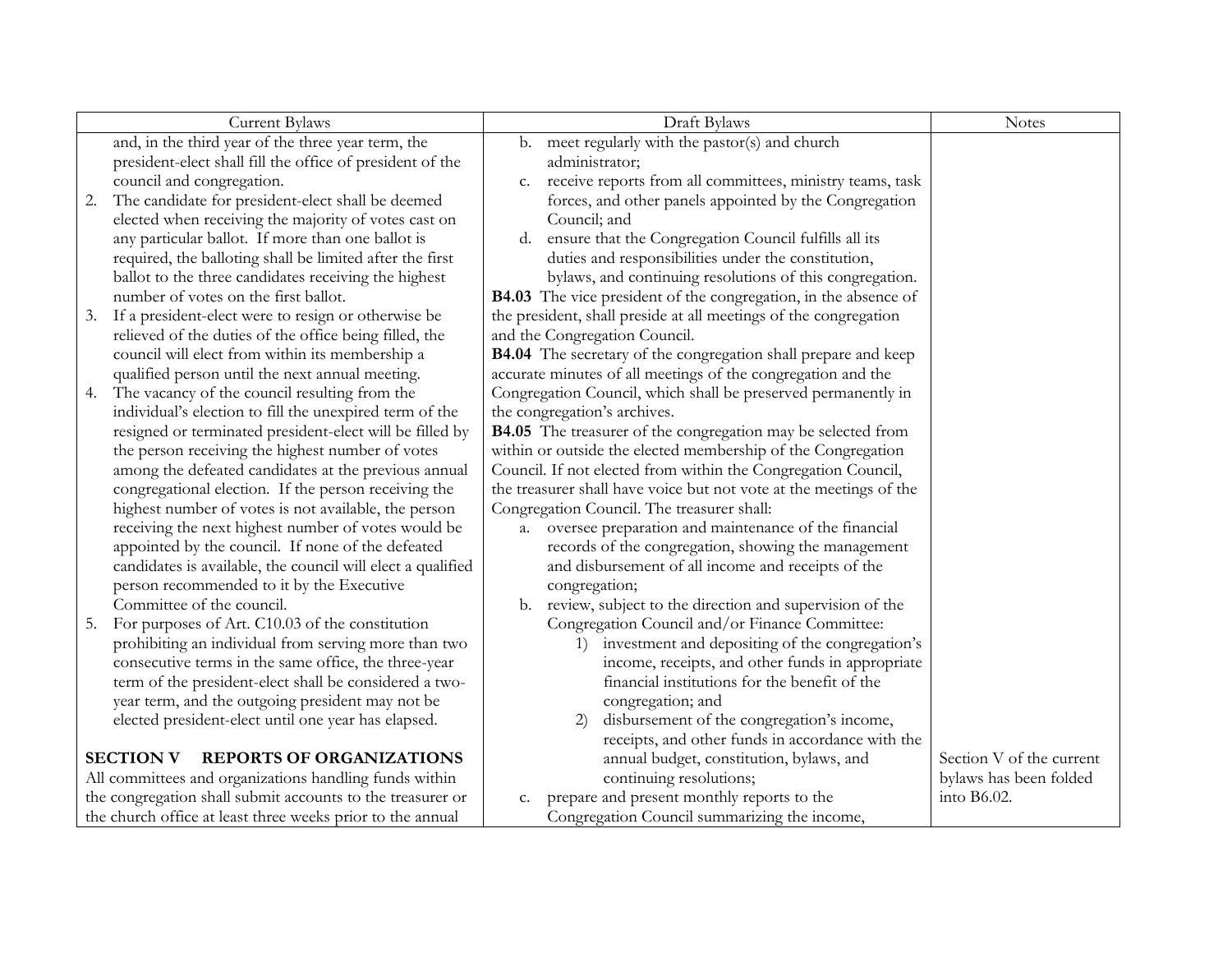| Current Bylaws                                                 | Draft Bylaws                                                        | <b>Notes</b>              |
|----------------------------------------------------------------|---------------------------------------------------------------------|---------------------------|
| meeting, and the treasurer shall include such accounts in      | receipts, disbursements, and accounts of the                        |                           |
| his report to the meeting.                                     | congregation; and                                                   |                           |
|                                                                | with assistance from the church administrator, prepare<br>d.        |                           |
| SECTION VI MINISTERIAL RECORDS                                 | an annual report with a satisfactory review of the                  | Chapter 9 of the          |
| The pastor(s) shall be responsible for keeping accurate        | congregation's financial records and present it to the              | constitution sufficiently |
| record of membership and of his/her ministerial acts on        | congregation at the annual meeting.                                 | outlines pastors' keeping |
| forms provided by the congregation and which shall             |                                                                     | of parochial records.     |
| remain the property of the congregation. He/She shall          | Article 5                                                           |                           |
| report these statistics to the congregation annually, and,     | Nominating Committee, Elections, and Executive                      |                           |
| when required, to the secretary of the Evangelical             | Committee                                                           |                           |
| Lutheran Church in America.                                    | <b>B5.01</b> The Nominating Committee shall be convened by the      |                           |
| Upon leaving the congregation, he/she shall complete the       | Congregation Council before the annual meeting. It shall            |                           |
| records of his/her ministry up to the time of his/her          | nominate at least one qualified candidate for each vacancy on the   |                           |
| departure.                                                     | Congregation Council, Nominating Committee, and                     |                           |
|                                                                | Endowment Fund Committee as well as candidates to serve as          |                           |
| <b>SECTION VII DUTIES OF OFFICERS</b>                          | voting members of the Synod Assembly and nominees to                | Duties of officers have   |
| The offices shall be performed in accordance with<br>1.        | represent the congregation at meetings of any conference,           | been incorporated into    |
| Robert's Rules of Order.                                       | cluster, coalition, or other area subdivision of which the          | Article 4.                |
| President: The president presides at all congregational<br>2.  | congregation is a member. Nothing herein shall bar additional       |                           |
| and council meetings. In addition, the president is a          | candidates from being nominated from the floor during the           |                           |
| member of the executive committee and an ex-officio            | annual meeting.                                                     |                           |
| member of all standing and ad-hoc committees of the            | <b>B5.02</b> The Nominating Committee shall be responsible for      |                           |
| council.                                                       | screening the candidates it nominates.                              |                           |
| Vice-President: The vice-president, in the absence of<br>3.    | <b>B5.03</b> Subject to the following terms and conditions, members |                           |
| the president, presides at all congregational and              | of the Congregation Council, other than clergy and the youth        |                           |
| council meetings.                                              | representative selected by peers, shall be elected upon written     |                           |
| Secretary: The secretary is the recording officer of the<br>4. | ballot by at least a majority vote of the members voting at the     |                           |
| council and congregation and is the custodian of its           | annual meeting.                                                     |                           |
| records. In addition, the secretary is a member of the         | a. The election of members to fill such vacancies on the            |                           |
| executive committee and may serve on other standing            | Congregation Council normally shall be conducted on                 |                           |
| or ad-hoc committees.                                          | one combined ballot; those candidates who receive the               |                           |
| Treasurer: The treasurer is entrusted with the funds<br>5.     | greatest number of votes shall be declared elected to the           |                           |
| of the congregation. The treasurer will be responsible         | open positions, provided that they receive at least a               |                           |
| for the preparation of financial reports for the regular       | majority of the votes cast.                                         |                           |
| meeting of the council and for meetings of the                 |                                                                     |                           |
| congregation. The treasurer is a member of the                 |                                                                     |                           |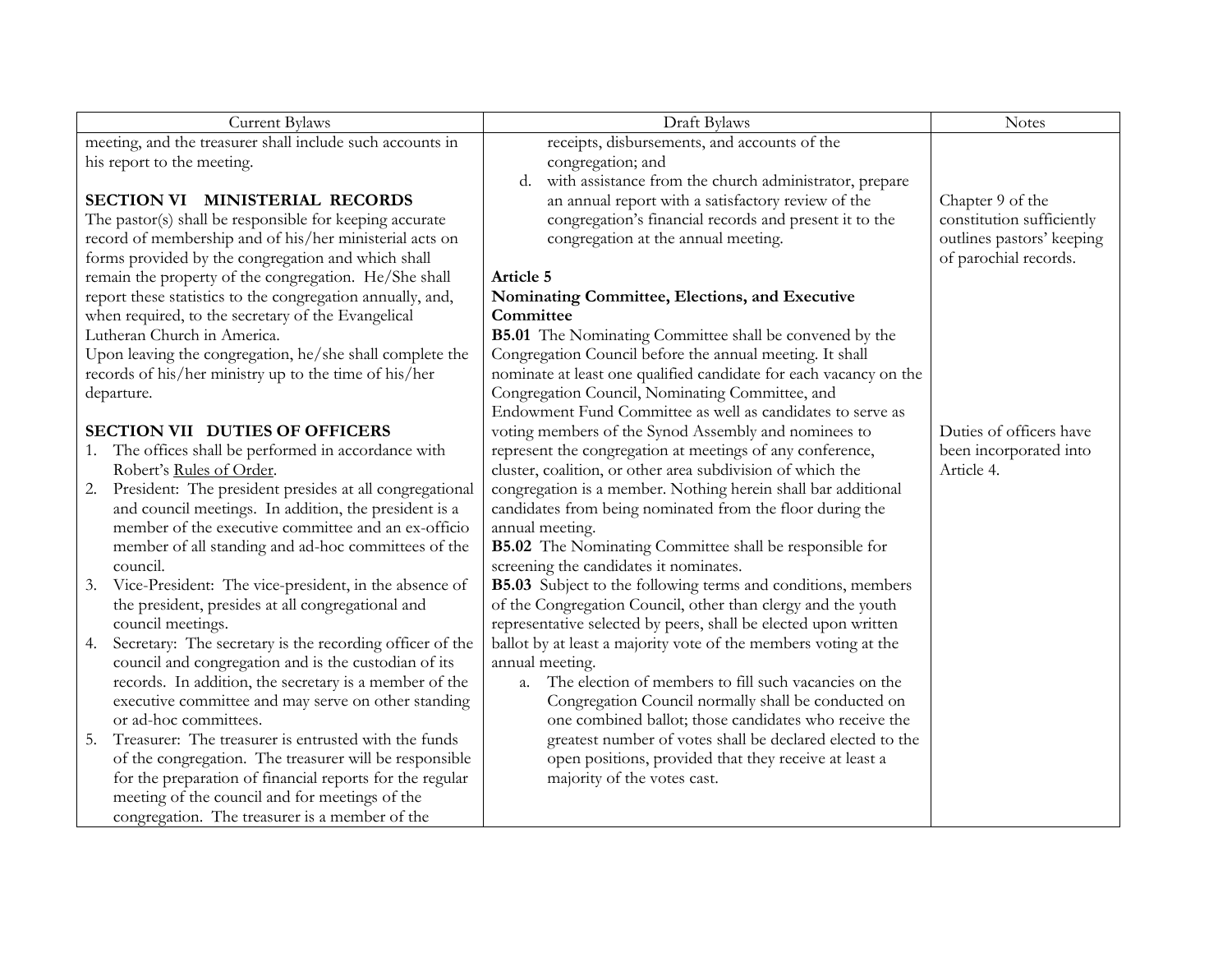| Current Bylaws                                                                                                                             | Draft Bylaws                                                                                                                                                                                                                                                                                                                                                                                                                                                                                                                                                                                                                                                                                                                                                                                                                                                                                                                                                | <b>Notes</b>                                                                                                                                   |
|--------------------------------------------------------------------------------------------------------------------------------------------|-------------------------------------------------------------------------------------------------------------------------------------------------------------------------------------------------------------------------------------------------------------------------------------------------------------------------------------------------------------------------------------------------------------------------------------------------------------------------------------------------------------------------------------------------------------------------------------------------------------------------------------------------------------------------------------------------------------------------------------------------------------------------------------------------------------------------------------------------------------------------------------------------------------------------------------------------------------|------------------------------------------------------------------------------------------------------------------------------------------------|
| executive committee and may serve on other standing<br>or ad-hoc committees. The council will provide for<br>the bonding of the treasurer. | If only one candidate is nominated for each vacancy on<br>b.<br>the Congregation Council, the requirement of a written<br>ballot may be dispensed with upon majority vote of the<br>voting members in attendance and voting at the annual<br>meeting.<br><b>B5.04</b> The pastor(s) and the four officers of the congregation<br>shall constitute the Executive Committee. The Executive<br>Committee shall:<br>act on behalf of the Congregation Council between<br>a.<br>meetings as needed; and<br>prepare agendas for Congregation Council meetings as<br>b.<br>well as the annual meeting and any special Congregation<br>Meeting.                                                                                                                                                                                                                                                                                                                     |                                                                                                                                                |
|                                                                                                                                            | Article 6<br><b>Committees, Ministry Teams, and Task Forces</b><br>B6.01 The Congregation Council shall empower committees,<br>ministry teams, and task forces as necessary to carry out the<br>mission and vision of the congregation.<br>B6.02 Each committee, ministry team, and task force shall:<br>work in accord with the mission and vision of Trinity<br>a.<br>Lutheran Church;<br>consist of at least three persons, including an identified<br>b.<br>leader;<br>have a rostered minister or staff member assigned as a<br>c.<br>contact person/liaison;<br>be empowered to do ministry in its specific area;<br>d.<br>have a specific definition of its scope of ministry;<br>е.<br>not exceed its budget nor raise funds without<br>f.<br>Congregation Council approval;<br>if handling funds within the congregation, submit<br>g.<br>accounts to the treasurer at least 30 days prior to the<br>annual meeting to be reported at the meeting. | Draft adds parameters<br>for committees, task<br>forces, and the new<br>dimension of ministry<br>teams discussed in the<br>draft constitution. |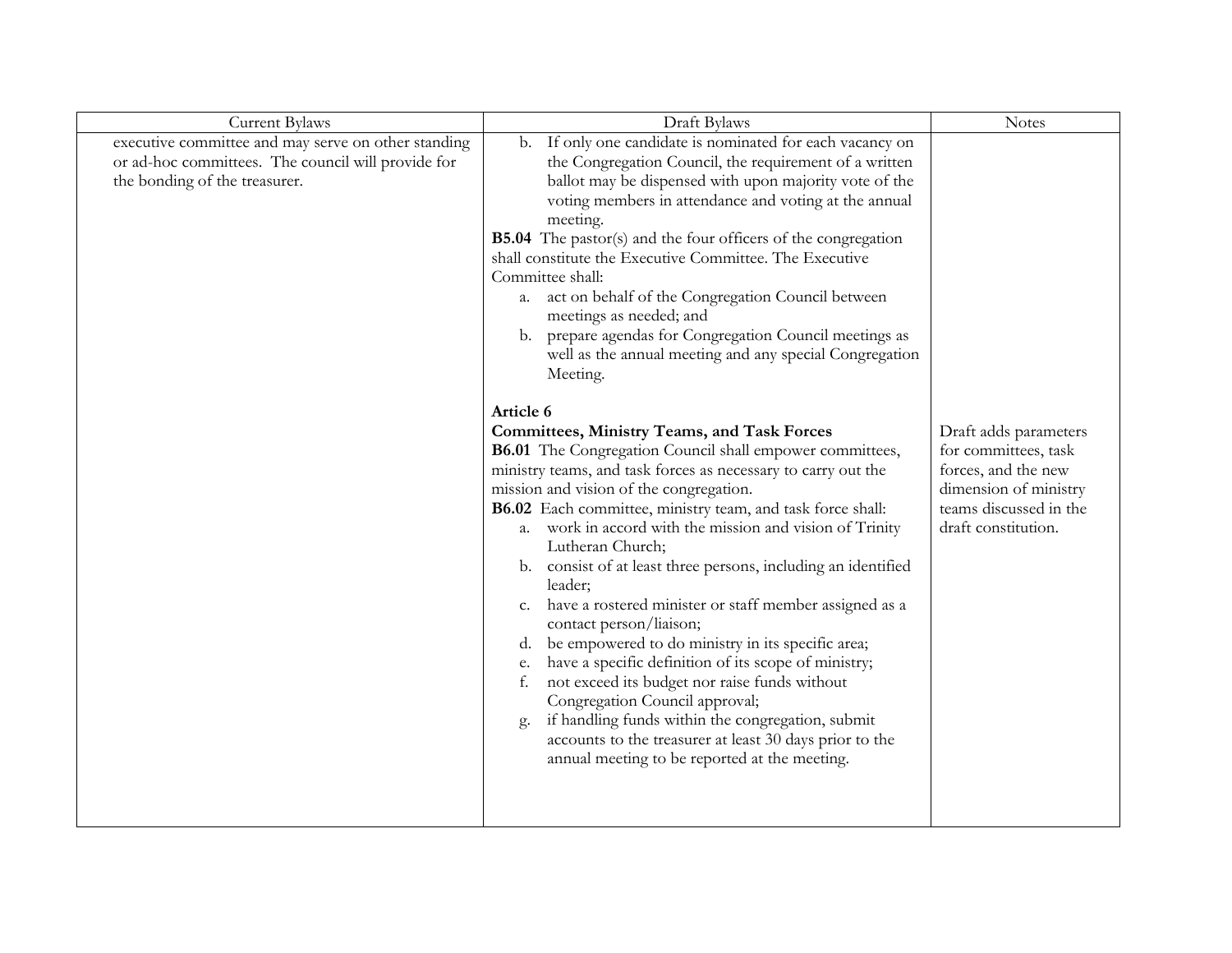| <b>Current Bylaws</b> | Draft Bylaws                                                         | <b>Notes</b>              |
|-----------------------|----------------------------------------------------------------------|---------------------------|
|                       | Article 7                                                            |                           |
|                       | Indemnification of Officers, Employees, Agents, and                  | Article 7 is derived from |
|                       | Members of the Congregation Council, Committees,                     | the bylaws of Good        |
|                       | Ministry Teams, and Task Forces                                      | Shepherd Lutheran         |
|                       | <b>B7.01</b> To the extent allowed and required under sections       | Church in Madison and     |
|                       | 181.042, 181.047, and 181.049, Wis. Stats., as they may be           | Verona, which served as   |
|                       | amended from time to time, and subject to Section B7.03 below,       | a template for much of    |
|                       | the congregation shall indemnify its officers and the members of     | this draft.               |
|                       | the Congregation Council against all damages, liability, expenses,   |                           |
|                       | costs, and attorney's fees that they actually incur in connection    |                           |
|                       | with threatened, pending, or completed legal actions, suits, or      |                           |
|                       | proceedings to which they are or may be made a party because         |                           |
|                       | of their status, actions, or omissions as current or former officers |                           |
|                       | or members of the Congregation Council.                              |                           |
|                       | B7.02 To the extent allowed under Section 181.051, Wis. Stats.,      |                           |
|                       | as it may be amended from time to time, and subject to Section       |                           |
|                       | B7.03 below, the congregation shall also indemnify its               |                           |
|                       | employees, agents, and members of its committees, ministry           |                           |
|                       | teams, and task forces against all damages, liability, expenses,     |                           |
|                       | costs, and attorney's fees that they actually incur in connection    |                           |
|                       | with threatened, pending, or completed legal actions, suits, or      |                           |
|                       | proceedings to which they are or may be made a party because         |                           |
|                       | of their status, actions, or omissions as current or former          |                           |
|                       | employees, agents, or members of a committee, ministry team,         |                           |
|                       | or task force.                                                       |                           |
|                       | <b>B7.03</b> Unless otherwise ordered by a court of law, any         |                           |
|                       | indemnification under Section B7.01 or B7.02 above shall be          |                           |
|                       | made by the congregation only as authorized in the specific case     |                           |
|                       | upon a determination that indemnification of the officer,            |                           |
|                       | employee, agent, or member of the Congregation Council, a            |                           |
|                       | committee, a ministry team, or a task force is appropriate under     |                           |
|                       | the circumstances taking into account the standards of conduct       |                           |
|                       | set forth in Section 181.042, Wis. Stats., as it may be amended      |                           |
|                       | from time to time. Such determination shall be made:                 |                           |